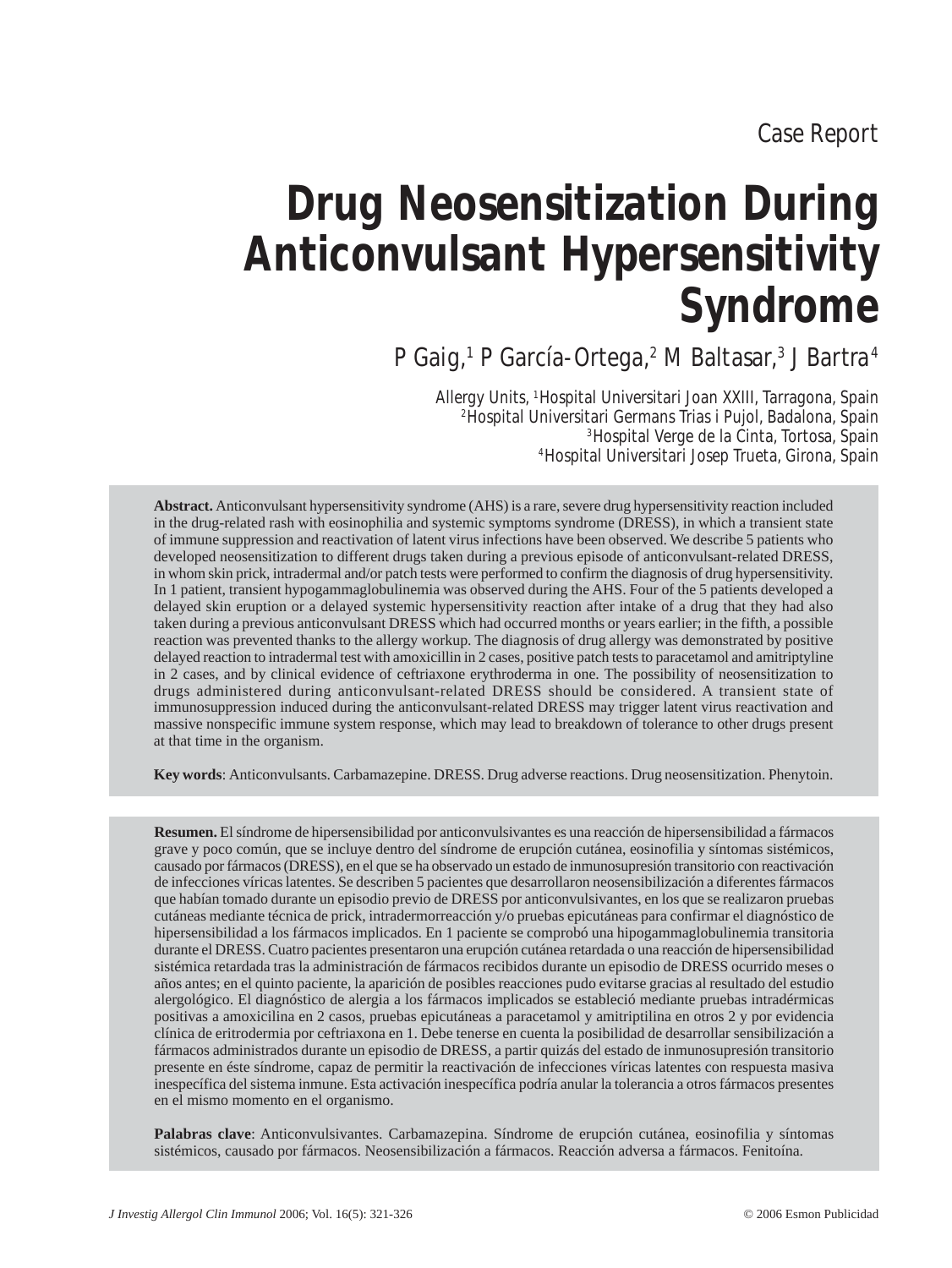## **Introduction**

Anticonvulsant hypersensitivity syndrome (AHS) is a rare, severe hypersensitivity reaction occurring in 1 in 1000 to 10 000 exposures; it is caused by anticonvulsant drugs and characterized by fever, skin eruption, and systemic involvement [1, 2]. Lymph node enlargement, hepatitis and eosinophilia are also common [3]. Almost all aromatic anticonvulsants (phenytoin, carbamazepine, phenobarbital, and primidone) are involved, with frequent cross-reactions between them [4]. AHS can be included in the drug-related rash, eosinophilia and systemic symptoms syndrome (DRESS) [5], also known as drug hypersensitivity syndrome (DHS) or pseudolymphomatous syndrome [6]. This syndrome consists of severe drug-related reactions which share certain characteristics: a small number of drugs involved (anticonvulsants, sulfonamides, dapsone, moxifloxacin, minocycline); late onset of symptoms (from 2 weeks to 2 months); multiple organ involvement (mimicking infectious or systemic diseases); severity due to hepatic, renal, and central nervous system involvement; and slow resolution [7].

AHS has been attributed to damage in metabolic patterns of aromatic anticonvulsants leading to an excess of a toxic arene oxide metabolite [8]. In fact, autosomal codominant inherited deficiency of epoxide-hydrolase, a cellular enzyme critical for arene oxide detoxication, has been demonstrated [9]. Defective detoxication in these patients can lead to accumulation of toxic metabolites, thereby enhancing some of the effects of anticonvulsants on the immune system: decrease in cytotoxic activity [10], induction of transient hypogammaglobulinemia [11-13], decrease in CD19+ B cell number [12], or enhanced T helper cell type 2 ( $T<sub>H</sub>$ 2) responses [14]. This transient state of immunological suppression will permit reactivation of latent viruses such as human herpesvirus type 6 (HHV-6) [14], cytomegalovirus [15], or Epstein-Barr virus [16]. In addition to contributing to the clinical characteristics of the syndrome, such reactivation would act as a danger signal, breaking immune tolerance and amplifying the immune system response to drugs which would otherwise be ignored [17].

We describe 5 patients who developed sensitization to the drugs they had been taking concomitantly with anticonvulsants during an episode of AHS.

## **Case Descriptions**

### **Case 1**

A 26-year-old man who had begun treatment with phenytoin 2 months earlier suffered a sudden episode of fever, skin rash and generalized lymph node enlargement. Empiric treatment with ceftriaxone was started; however, as the clinical picture raised a concern of AHS, both drugs were stopped 24 hours later. Nevertheless, a confusional state and psychomotor agitation developed with absence of meningeal or focal neurologic findings. A brain computed tomography scan was normal, electroencephalography revealed diffuse cortical damage, and cerebrospinal fluid showed lymphocytic inflammation. Renal failure and liver damage developed and the patient was transferred to an intensive care unit, where he underwent orotracheal intubation and hemodialysis and received corticosteroid therapy. The white cell count showed leukocytosis and eosinophilia, blood and urine cultures were negative, and renal biopsy disclosed interstitial nephritis. A skin biopsy yielded lymphocytic infiltrates with eosinophils in the dermis, suggestive of drug toxicoderma. A skin patch test with 1% phenytoin in petrolatum was negative. The episode improved slowly to resolution and the patient was discharged on sodium valproate and vigabatrin.

Two months later, the patient was readmitted for pyelonephritis and ceftriaxone and tobramycin were administered. Forty-eight hours later he developed generalized erythroderma. Ceftriaxone was replaced by ciprofloxacin, the skin eruption remitted and he was discharged. Standard skin tests with penicillin performed 3 weeks later were negative. The patient refused skin tests with ceftriaxone.

#### **Case 2**

A 48-year-old man who had begun treatment with carbamazepine 3 weeks earlier, presented with fever, diffuse skin rash and lymph node enlargement. Laboratory results disclosed leukocytosis, eosinophilia and increased liver enzymes. A patch test proved positive for 5% carbamazepine in petrolatum and negative for phenytoin and sodium valproate. A diagnosis of carbamazepine AHS was established; the patient was treated with paracetamol and started on sodium valproate.

Three years later, he was admitted for an acute episode of fever, generalized pruritic rash, leukocytosis, and eosinophilia. Valproate was stopped and he was started on corticosteroids, antihistamines and proparacetamol, but the symptoms worsened. The patient then recalled that he had taken a paracetamol tablet 2 days before the eruption started. Proparacetamol was thus stopped and the patient recovered with full skin desquamation in the following days. Patch tests performed with carbamazepine, valproate, paracetamol and proparacetamol were positive for carbamazepine, 5% aqueous paracetamol and 5% aqueous proparacetamol. An oral challenge test with sodium valproate was negative and the drug was re-started and tolerated well.

#### **Case 3**

A 62-year-old man was started on carbamazepine and amitriptyline for trigeminal neuralgia. Seven days later, he developed progressive generalized maculopapular rash,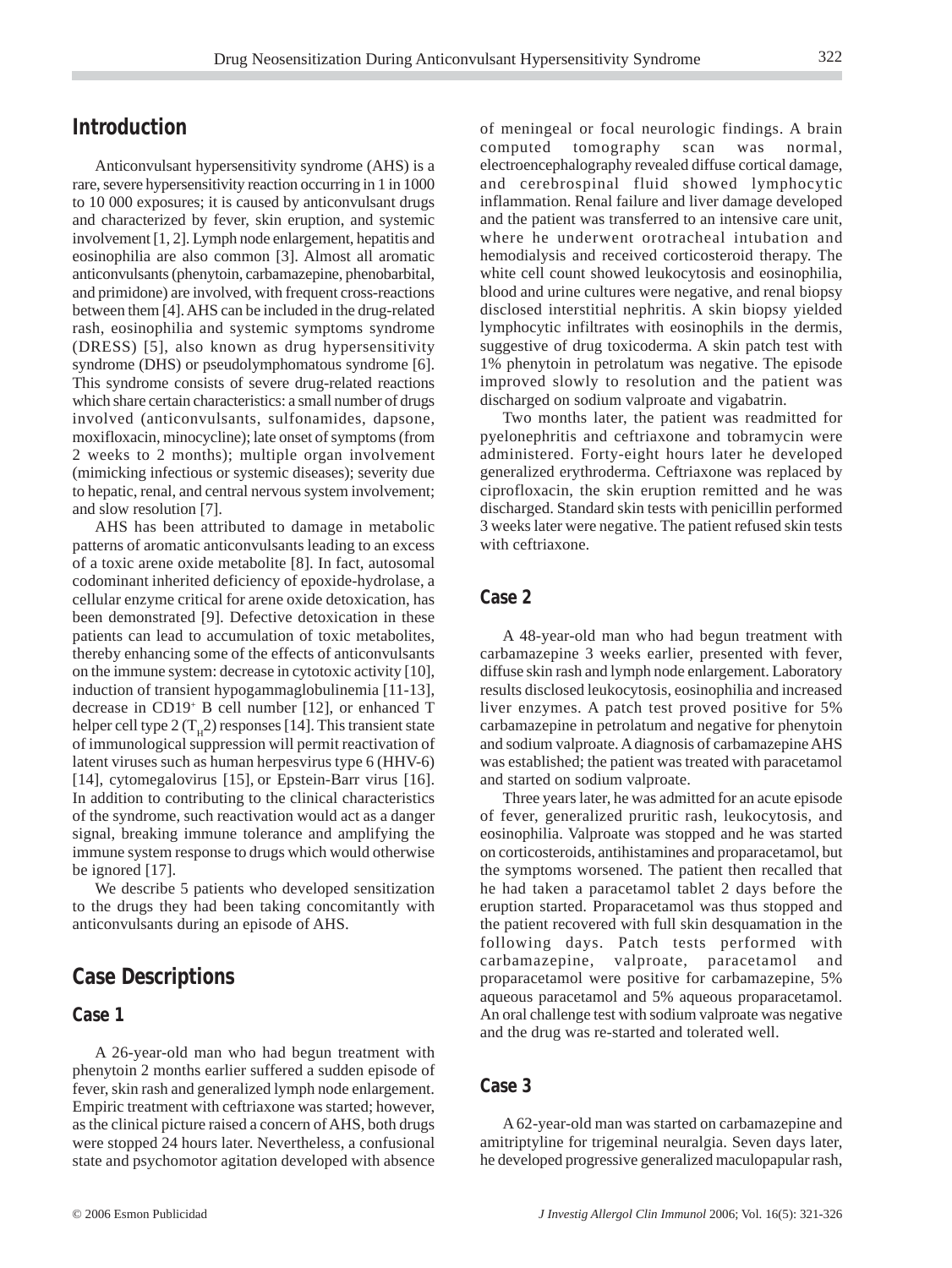facial angioedema, palpable vasculitis in lower limbs, oral aphthous ulcers, fever, axillary and inguinal lymph node enlargement, leukocytosis with neutrophilia, and elevated liver enzymes. Both drugs were stopped and the patient was started on antihistamines and corticosteroids. The episode resolved in 4 weeks with extensive desquamation and onycholysis. The patient recalled that some weeks previously, carbamazepine and phenytoin had been attempted but had been withdrawn owing to generalized itching.

Eight years later, because of herpes zoster the patient underwent treatment with acyclovir and amitriptyline. Four days later, a generalized rash appeared and both drugs were stopped. The rash faded slowly in 4 weeks. Patch tests with 5% carbamazepine and 1% amitriptyline, both in petrolatum, were positive at both 48 and 96 hours. Five controls tested were negative at the same concentrations. Lymphocyte transformation tests with carbamazepine and amitriptyline were negative.

#### **Case 4**

One month after beginning treatment with carbamazepine, a 30-year-old man suffered headache, fever, cough, skin rash involving palms and soles, lymph node enlargement and oral aphthous ulcers which were unsuccessfully treated first with amoxicillin and later with erythromycin. Leukocytosis, eosinophilia, increased liver enzymes, and proteinuria were detected. Standard microbiological studies were all negative. The drug was withdrawn and the patient's symptoms cleared in 1 week.

Five months later, he developed a generalized rash and facial angioedema 7 hours after taking 1 tablet of amoxicillin. In vitro tests (a lymphocytic transformation test to carbamazepine and human basophil degranulation tests to carbamazepine, amoxicillin and erythromycin) were all negative. After a negative prick test, a controlled oral challenge with progressive doses of carbamazepine was performed and 6 hours after a cumulative dose of 35 mg (a tenth of therapeutic dose), the patient developed an itchy rash with hand and upper limb edema which resolved on treatment with antihistamines and corticosteroids. Specific IgE to penicilloyl G, penicilloyl V and amoxicillin were negative. Immediate skin tests with penicilloyl polylysine (PPL), minor determinant mixture (MDM), penicillin G and amoxicillin were negative; however, a clear positive delayed response to intradermal amoxicillin (20 mg/mL) was observed 24 hours later. An erythromycin challenge test was negative.

*Table 1.* Symptoms of 5 Patients With Anticonvulsant-Induced DRESS and Symptoms That Presented Later (Months or Years) on Administration of a New Drug to Which the Patients Had Been Exposed During DRESS\*

| Patient No.    | Anticonvulsant | <b>DRESS</b> Symptoms                                                                                                                       | New Drug      | Symptoms                                                 |  |
|----------------|----------------|---------------------------------------------------------------------------------------------------------------------------------------------|---------------|----------------------------------------------------------|--|
| 1              | Phenytoin      | Fever, exanthema, lymph<br>node enlargement, hepatitis,<br>nephritis, encephalitis,<br>leukocytosis, eosinophilia,<br>hypogammaglobulinemia | Ceftriaxone   | Erythroderma                                             |  |
| $\overline{2}$ | Carbamazepine  | Fever, rash, lymph node<br>enlargement, hepatitis,<br>leukocytosis, eosinophilia                                                            | Paracetamol   | Fever, exfoliative<br>rash, leukocytosis<br>eosinophilia |  |
| 3              | Carbamazepine  | Fever, rash, angioedema, oral<br>aphthous ulcers, lymph node<br>enlargement, hepatitis,<br>leukocytosis, neutrophilia                       | Amitriptyline | Generalized<br>maculopapular<br>rash                     |  |
| 4              | Carbamazepine  | Fever, rash, oral aphthous<br>ulcers, lymph node<br>enlargement, hepatitis,<br>proteinuria, leukocytosis,<br>eosinophilia                   | Amoxicillin   | Maculopapular<br>rash, facial<br>angioedema              |  |
| 5              | Carbamazepine  | Itching, vasculitic rash, lymph<br>node enlargement, facial<br>angioedema                                                                   | Amoxicillin   | Not administered<br>due to positive<br>skin tests        |  |

\* DRESS indicates drug-related rash with eosinophilia and systemic symptoms syndrome.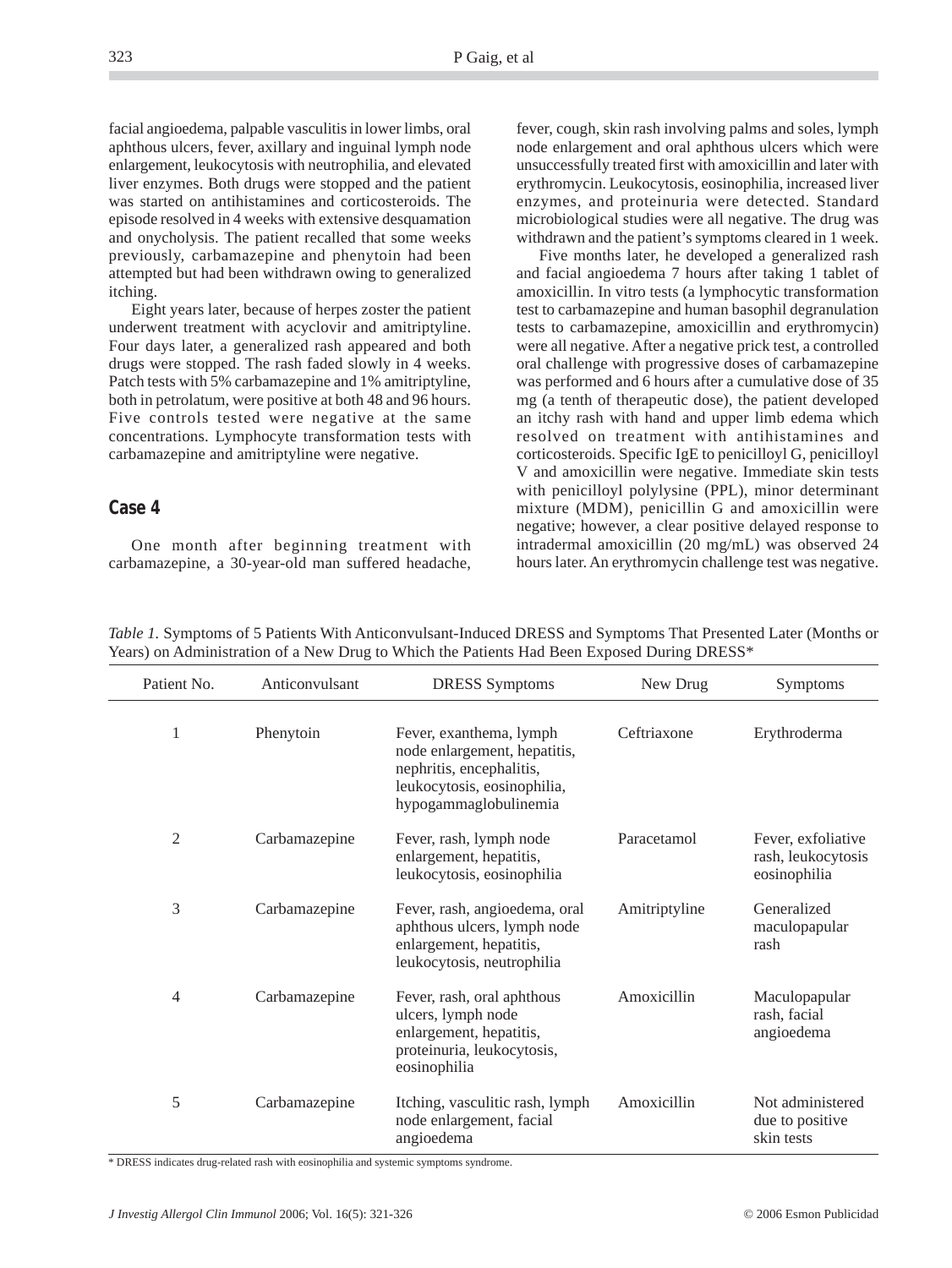| Patient No.    | Anticonvulsant | Test<br>Performed                                                 | Result | Second Drug              | Test<br>Performed             | Result |
|----------------|----------------|-------------------------------------------------------------------|--------|--------------------------|-------------------------------|--------|
| 1              | Phenytoin      | Patch test                                                        |        | Ceftriaxone              | <b>ND</b>                     |        |
| $\mathfrak{2}$ | Carbamazepine  | Patch test                                                        | $+$    | Paracetamol <sup>+</sup> | Patch test                    | $^{+}$ |
| 3              | Carbamazepine  | <b>TTL</b><br>Patch test                                          | $^{+}$ | Amitriptyline            | <b>TTL</b><br>Patch test      | $^{+}$ |
| 4              | Carbamazepine  | <b>TTL</b><br><b>HBDT</b><br>Prick test<br>Drug oral<br>challenge | $^{+}$ | Amoxicillin              | ID<br>(delayed)               | $^{+}$ |
| 5              | Carbamazepine  | Patch test                                                        | $+$    | Amoxicillin              | Patch test<br>ID<br>(delayed) | $^{+}$ |

*Table 2.* Diagnostic Tests Performed to Diagnose Hypersensitivity to Drugs Causing First (DRESS) and Second Reactions\*

\* DRESS indicates drug-related rash with eosinophilia and systemic symptoms syndrome; ND, not done; TTL, transformation lymphoblastic test; HBDT, human basophil degranulation test; ID, intradermal test.

† Patch tests to paracetamol and proparacetamol were only positive with the aqueous vehicle; they were negative in the 10% petrolatum formulation.

#### **Case 5**

A 68-year-old woman with trigeminal neuralgia was treated with carbamazepine. Three weeks later, she complained of severe left ear itching and lymph node enlargement and was prescribed amoxicillin and ibuprofen. The symptoms worsened and facial angioedema and extensive vasculitic rash progressively developed in the following 3 weeks. The patient was admitted to a local hospital where carbamazepine-induced AHS was diagnosed and corticosteroids and antihistamines were administered. After discharge, she was referred to an outpatient allergy unit to rule out the possibility of allergy to the other drugs involved.

Patch tests with 1% and 10% carbamazepine in petrolatum were positive. Patch tests with amoxicillin and ibuprofen were negative. Tests for specific IgE to penicillin G, penicillin V, amoxicillin and ampicillin were negative. Standard penicillin tests to PPL, MDM, penicillin G, and amoxicillin were negative, except for a strong positive delayed response to the intradermal amoxicillin at a concentration of 20 mg/mL. That reaction persisted for 1 week, and the test was repeated 1 week later with an identical result. An oral challenge test with ibuprofen proved negative.

#### **Summary of Cases**

Five patients (4 men and 1 woman) aged between 26 and 68 were admitted to hospitals for AHS which began 1 to 3 weeks after they started treatment with carbamazepine (4 patients) or phenytoin (1 patient). All presented cutaneous involvement and lymph node enlargement, 4 had fever, 4 hepatitis, 3 leukocytosis with eosinophilia, 2 interstitial nephritis, 1 facial angioedema, and 1 encephalitis (Table 1).

Later, and with an interval ranging from 2 months to 8 years, all presented different kinds of hypersensitivity reactions to different drugs they took during the AHS episode: amoxicillin (2 cases), ceftriaxone, amitriptyline, and paracetamol (Table 1). Three developed isolated cutaneous involvement (maculopapular exanthematic rash in 2 cases and erythroderma in 1) and another had a second DRESS; in the fifth, the diagnosis was anticipated before the drug could be taken (Table 2). In the 4 cases with clinical manifestations, symptoms began 7 hours to 4 days after the initiation of therapy with the culprit drug. Diagnosis was established by delayed response to an amoxicillin intradermal test in 2 cases, positive patch test to paracetamol and amitriptyline, respectively, in 2 cases and clinical evidence after isolated ceftriaxone intake in 1 case.

## **Discussion**

We report the cases of 5 patients with anticonvulsantrelated DRESS in whom sensitization to several chemically or antigenically unrelated drugs was confirmed. The culprit drugs had all been administered previously during an episode of DRESS, the only point they had in common. In 4 cases, patients developed symptoms of delayed hypersensitivity to these drugs when they were readministered and, in 1, this reaction was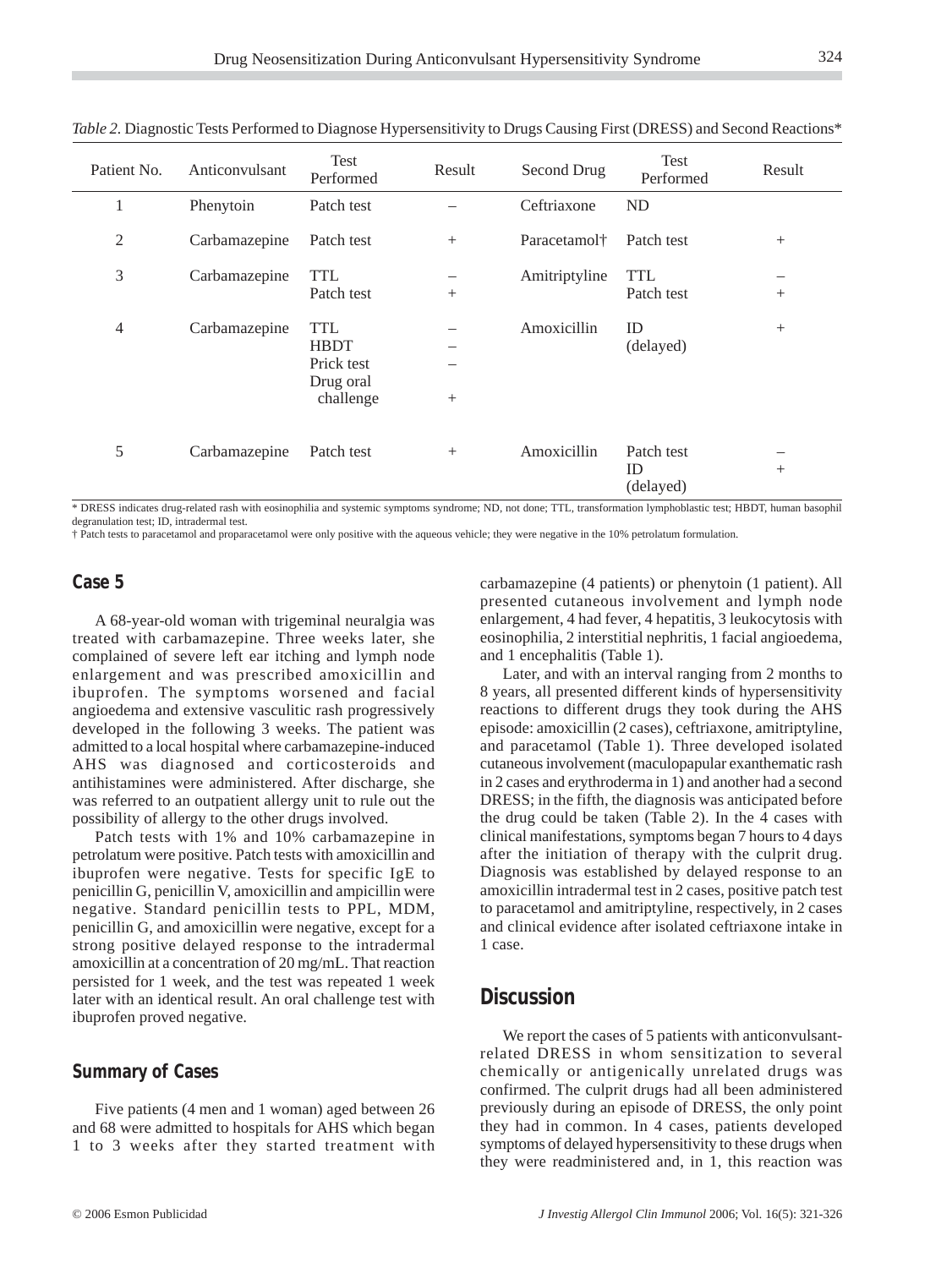anticipated by the allergy study. In all but 1, patch or intradermal tests to both the DRESS-related anticonvulsant and the drug involved in the second hypersensitivity reaction were positive. A transformation lymphoblastic test to the anticonvulsant carbamazepine was negative in both patients in whom it was performed, probably owing to inadequate concentration of the drug [18].

Although cross-reactions between anticonvulsants are common [8, 19], the obvious differences between the drugs involved in the second reaction in our patients seem to rule out possible cross-reactions between them and the anticonvulsant drugs. In this respect, some authors have suggested that the supposed cross-reactions between aromatic anticonvulsants might not actually be due to a chemical or antigenic similitude between them, but rather to the fact that a second anticonvulsant was administered during the immunologic depression occurring during a first anticonvulsant-related DRESS [20]. The data we report here appear to support this hypothesis. On the other hand, the kind of drugs involved in the second drug-related reaction is easily explained by the frequent administration of ß-lactam antibiotics and analgesics in a syndrome which begins with fever and sore throat and which mimics an acute infection before full DRESS symptoms are displayed. The fact that a third drug also administered to patients 4 and 5 during DRESS (erythromycin and ibuprofen, respectively) was later tolerated could be explained because these drugs are poor immunogens and do not give rise to highly-reactive metabolites able to haptenize proteins and be efficiently presented to specific T cells.

The present report is noteworthy for the collection of 5 patients with evidence of drug neosensitization induced during an anticonvulsant-related DRESS. To our knowledge, only 2 similar isolated cases have been reported to date. One describes a maculopapular rash after an oral challenge with amitriptyline in a patient who took this drug during a previous phenytoin-related DRESS, although the reaction was attributed to a possible crossreaction due to a similar tricyclic structure [21]. The other refers to a pediatric patient who developed a cefaclorrelated skin eruption 15 months after a carbamazepineinduced DRESS which was treated from the beginning with cefaclor. In this patient, transient hypogammaglobulinemia during the DRESS episode was detected alongside reactivation of HHV-6 infection and an increase in proinflammatory cytokines such as TNF-α, IL-6, and IL-5 [22]. In both patients, as in most of those described in the present report, the reaction to the second drug was not another DRESS but rather some kind of delayed hypersensitivity skin reaction. Consistent with this, all the type I hypersensitivity tests we performed, both in vitro and in vivo, were negative, whereas those measuring delayed responses (patch tests or delayed reading of intradermal tests) identified the culprit drug, and this strongly suggests a specific T cell role in the pathogenesis of the skin eruption. Pichler et al [23] suggested a subclassification of type IV hypersensitivity

reactions according to the pattern of cytokines involved and the effector cell recruited: IV-a for a  $T<sub>H</sub>1$  cytokine pattern (interferon [IFN]-γ) and monocyte–macrophage activation; IV-b for  $T<sub>H</sub>2$  cytokine pattern (IL-5) and eosinophil activation; IV-c for activation of cytotoxic CD4+ and CD8+ cells, and IV-d where production of IL-8 and activation of neutrophils are predominant [23]. Nevertheless, overlap between these patterns is frequent and lamotrigine- and carbamazepine-specific T cells from patients with anticonvulsant-induced DRESS share cytotoxic activity with expression of perforin and also express IFN- $\gamma$ , IL-5, and RANTES [18,24], further showing the complex mechanisms involved in such reactions.

In view of our latest understanding following the studies of Descamps [12], Kano [13], and Naisbitt [18] and their colleagues, several mechanisms must simultaneously occur to produce the massive specific and nonspecific T cell activity characteristic of DRESS. First, enough exposure time to a drug able to form chemically active toxic metabolites is required (or, alternatively, the native drug or its metabolites must be exposed on MHC-II -matched antigen presenting cells to specific cytotoxic T cells) [18]. Second, the host should have some kind of pharmacogenetic or acquired background preventing efficient detoxification of toxic active metabolites (or the native drug itself) and therefore allowing the immune system to fall into transient immunosuppression. Third, reactivation of a latent HHV-6 infection as a cofactor would provide the danger signal necessary to stimulate a massive expansion of HHV-6–specific and –nonspecific bystander CD8+ and CD4+ T cells and cause full development of DRESS symptoms [12, 25]. Kano et al [12] provided an elegant demonstration that only patients with hypogammaglobulinemia and evidence of HHV-6 latent infection are able to develop DRESS; nevertheless, it is possible that either HHV-6 reactivation or T-cell activity or both may be responsible for the full syndrome [17]. In this scenario, we suggest that the danger signal provided by viral reactivation, acting as the necessary cofactor for massive nonspecific activation of the immune system, will provide the enhanced expression of costimulatory molecules and proinflammatory cytokines. The latter will enable more efficient presentation of chemical antigens to antigen presenting cells, and consequently decrease the level of tolerance to other drugs present at the time in the organism, leading to the development of specific T cells against them and ending in drug neosensitization.

As the cases here described were retrospectively collected from 4 hospitals, information can be provided on transient hypogammaglobulinemia only for the first patient, and none is available on HHV-6 activation. However, if the described observations of this multiple drug hypersensitivity syndrome are confirmed by others in the near future, certain conclusions are suggested. Specifically, the drugs prescribed for a patient with suspected DRESS should be kept to a minimum, attempts